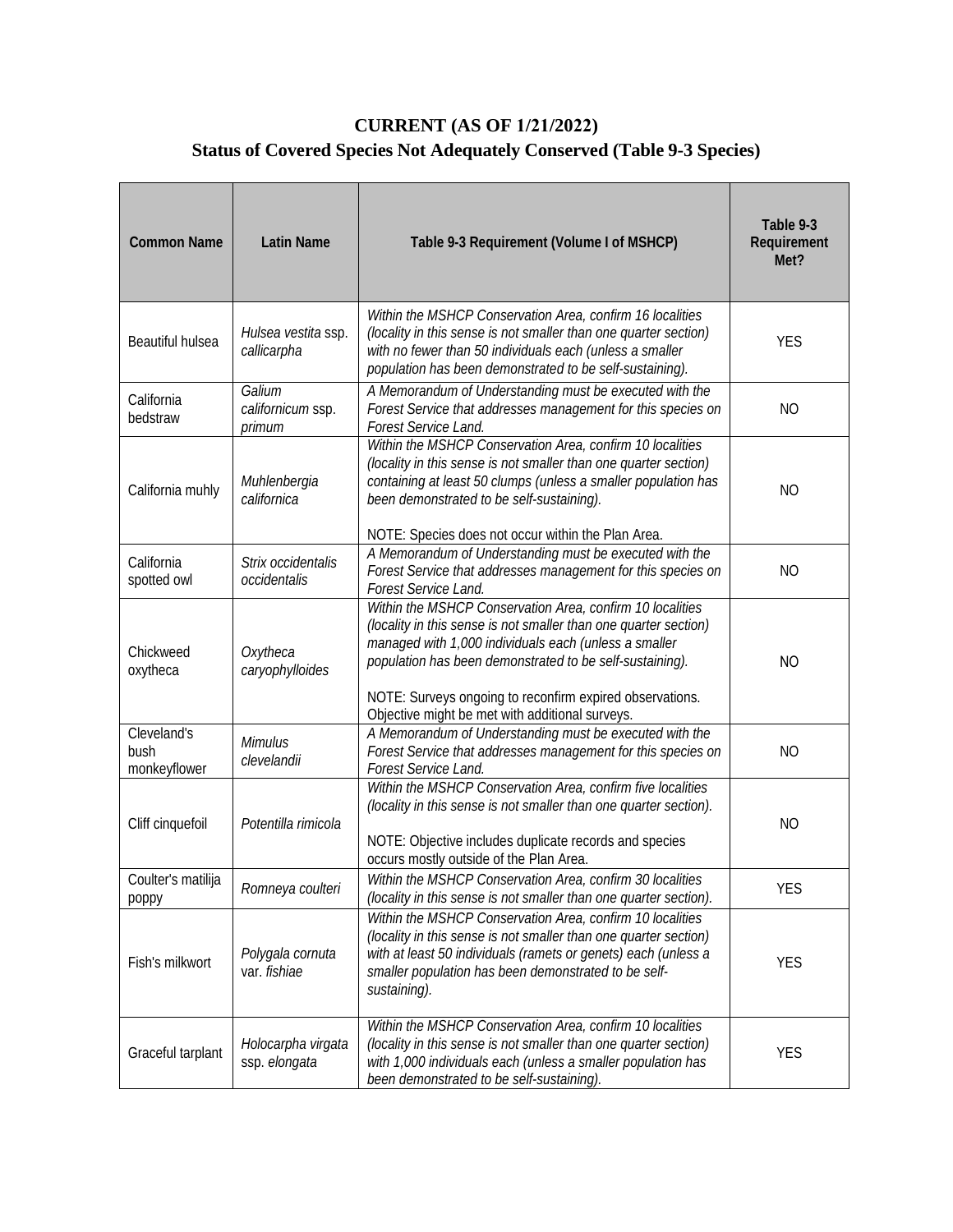| <b>Common Name</b>     | <b>Latin Name</b>        | Table 9-3 Requirement (Volume I of MSHCP)                                                                                                                                                                                                                                                                                                                                                                                                                                                                                                                                                                                                                                                                                                                                                                                                                                                                                                                                                                                                                                                                                                                                                                                                                           | Table 9-3<br>Requirement<br>Met? |
|------------------------|--------------------------|---------------------------------------------------------------------------------------------------------------------------------------------------------------------------------------------------------------------------------------------------------------------------------------------------------------------------------------------------------------------------------------------------------------------------------------------------------------------------------------------------------------------------------------------------------------------------------------------------------------------------------------------------------------------------------------------------------------------------------------------------------------------------------------------------------------------------------------------------------------------------------------------------------------------------------------------------------------------------------------------------------------------------------------------------------------------------------------------------------------------------------------------------------------------------------------------------------------------------------------------------------------------|----------------------------------|
| Grasshopper<br>sparrow | Ammodramus<br>savannarum | Within the MSHCP Conservation Area, maintain occupancy<br>within 3 large Core Areas (100 percent) and at least 3 of the 4<br>smaller Core Areas (75 percent) in at least 1 year out of any 5<br>consecutive year period. In order for this species to become a<br>Covered Species Adequately Conserved, the following<br>conservation must be demonstrated: Include within the<br>MSHCP Conservation Area at least 8,000 acres in 7 Core<br>Areas. Three of the 7 Core Areas will be large, consisting of a<br>minimum of 2,000 acres of grassland habitat or grassland<br>dominated habitat (<20 percent shrub cover). The other 4<br>Core Areas may be smaller but will consist of at least 500<br>acres of contiguous grassland habitat or grassland-dominated<br>habitat (<20 percent shrub cover). Five of the 7 Core Areas<br>will be demonstrated to support at least 20 grasshopper<br>sparrow pairs with evidence of successful reproduction within<br>the first 5 years after permit issuance. Successful reproduction<br>is defined as a nest which fledged at least one known young.<br>NOTE: Occupancy of the large Core Areas has been<br>confirmed, but not for the small Core Areas. The reproduction<br>portion of the objective has not been met. | Partial                          |
| Lemon lily             | Lilium parryi            | A Memorandum of Understanding must be executed with the<br>Forest Service that addresses management for this species on<br>Forest Service Land.                                                                                                                                                                                                                                                                                                                                                                                                                                                                                                                                                                                                                                                                                                                                                                                                                                                                                                                                                                                                                                                                                                                     | N <sub>O</sub>                   |
| Lincoln's<br>sparrow   | Melospiza lincolnii      | Within the MSHCP Conservation Area, maintain occupancy<br>within 3 large Core Areas (100 percent) in at least 1 year out<br>of any 5 consecutive-year period. In order for this species to<br>become a Covered Species Adequately Conserved, the<br>following conservation must be demonstrated: Include within<br>the MSHCP Conservation Area at least 100 acres in 3 Core<br>Areas. The three Core Areas will be large, consisting of a<br>minimum of 50 acres of montane meadow, wet montane<br>meadow, and edges of montane riparian or riparian scrub. The<br>Core Areas will be demonstrated to support at least 20<br>Lincoln's sparrow pairs with evidence of successful<br>reproduction within the first 5 years after permit issuance.<br>Successful reproduction is defined as a nest which fledged at<br>least one known young.<br>NOTE: Two of the suggested Core Areas are outside of the<br>Plan Area. Reproductive objective possibly will not be met<br>because suitable breeding habitat is difficult to locate in the<br>Plan Area, and species is rarely present during the breeding<br>season.                                                                                                                                                 | N <sub>O</sub>                   |
| Mojave tarplant        | Deinandra<br>mohavensis  | Include within the MSHCP Conservation Area at least four<br>localities (locality in this sense is not smaller than one quarter<br>section) occupying at least 100 acres.<br>NOTE: Interpretation of acreage requirement necessary.                                                                                                                                                                                                                                                                                                                                                                                                                                                                                                                                                                                                                                                                                                                                                                                                                                                                                                                                                                                                                                  | <b>NO</b>                        |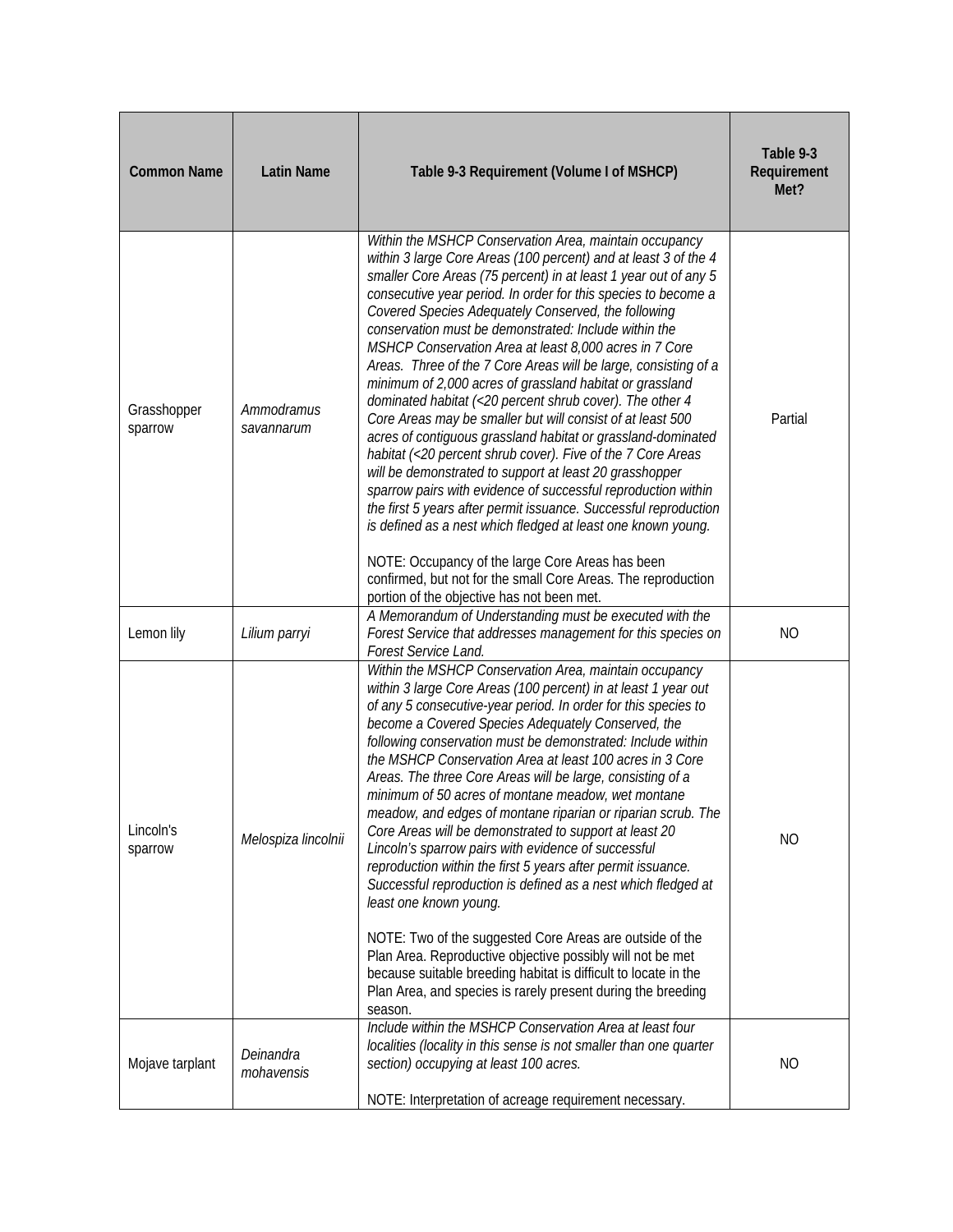| <b>Common Name</b>                      | <b>Latin Name</b>                                  | Table 9-3 Requirement (Volume I of MSHCP)                                                                                                                                                                                                                                                                                                                                                                                                                                                         | Table 9-3<br>Requirement<br>Met? |
|-----------------------------------------|----------------------------------------------------|---------------------------------------------------------------------------------------------------------------------------------------------------------------------------------------------------------------------------------------------------------------------------------------------------------------------------------------------------------------------------------------------------------------------------------------------------------------------------------------------------|----------------------------------|
| Ocellated<br>Humboldt lily              | Lilium humboldtii<br>ssp. ocellatum                | A Memorandum of Understanding must be executed with the<br>Forest Service that addresses management for this species on<br>Forest Service Land.                                                                                                                                                                                                                                                                                                                                                   | <b>NO</b>                        |
| Parry's spine<br>flower                 | Chorizanthe parryi<br>var. parryi                  | Within the MSHCP Conservation Area, confirm 10 localities<br>(locality in this sense is not smaller than one quarter section)<br>with at least 1,000 individuals (unless a smaller population has<br>been demonstrated to be self-sustaining).                                                                                                                                                                                                                                                    | <b>YES</b>                       |
| Peninsular spine<br>flower              | Chorizanthe<br>leptotheca                          | Within the MSHCP Conservation Area, confirm 10 localities<br>(locality in this sense is not smaller than one quarter section)<br>with at least 1,000 individuals (unless a smaller population has<br>been demonstrated to be self-sustaining).                                                                                                                                                                                                                                                    | <b>YES</b>                       |
| Plummer's<br>mariposa lily              | Calochortus<br>plummerae                           | Within the MSHCP Conservation Area, confirm six localities<br>(locality in this sense is not smaller than one quarter section)<br>of at least 500 individuals each (unless a smaller population<br>has been demonstrated to be self-sustaining).                                                                                                                                                                                                                                                  | <b>YES</b>                       |
| Rainbow<br>manzanita                    | Arctostaphylos<br>rainbowensis                     | Within the MSHCP Conservation Area, confirm 10 localities<br>(locality in this sense is not smaller than one quarter section)<br>with more than 50 individuals each (unless a smaller<br>population has been demonstrated to be self-sustaining).                                                                                                                                                                                                                                                 | <b>YES</b>                       |
| San Bernardino<br>flying squirrel       | Glaucomys<br>sabrinus<br>californicus              | Within the MSHCP Conservation Area, confirm occupation of<br>1000 ha (2470 acres) with a mean density of at least 2<br>individuals per hectare (2 individuals per 2.47 acres) in the<br>San Jacinto mountains; and in the San Bernardino Mountains<br>confirm occupation of 100 ha.<br>NOTE: USFS and SDNHM staff have determined it is<br>extremely unlikely that the objective has been met. Focused<br>surveys have not been conducted because of the assumed<br>inefficient use of resources. | <b>NO</b>                        |
| San Bernardino<br>Mountain<br>kingsnake | Lampropeltis<br>zonata parvirubra                  | A Memorandum of Understanding must be executed with the<br>Forest Service that addresses management for this species on<br>Forest Service Land.                                                                                                                                                                                                                                                                                                                                                   | <b>NO</b>                        |
| San Diego<br>Mountain<br>kingsnake      | Lampropeltis<br>zonata pulchra                     | A Memorandum of Understanding must be executed with the<br>Forest Service that addresses management for this species on<br>Forest Service Land.                                                                                                                                                                                                                                                                                                                                                   | NO                               |
| Shaggy-haired<br>alumroot               | Heuchera<br>hirsutissima                           | A Memorandum of Understanding must be executed with the<br>Forest Service that addresses management for this species on<br>Forest Service Land.                                                                                                                                                                                                                                                                                                                                                   | <b>NO</b>                        |
| Small-flowered<br>microseris            | <b>Microseris</b><br>douglasii var.<br>platycarpha | Within the MSHCP Conservation Area, confirm 10 localities<br>(locality in this sense is not smaller than one quarter section)<br>with at least 1,000 individuals (unless a smaller population has<br>been demonstrated to be self-sustaining).                                                                                                                                                                                                                                                    | <b>YES</b>                       |
| Southern rubber<br>boa                  | Charina bottae<br>umbratica                        | A Memorandum of Understanding must be executed with the<br>Forest Service that addresses management for this species on<br>Forest Service Land.                                                                                                                                                                                                                                                                                                                                                   | <b>NO</b>                        |